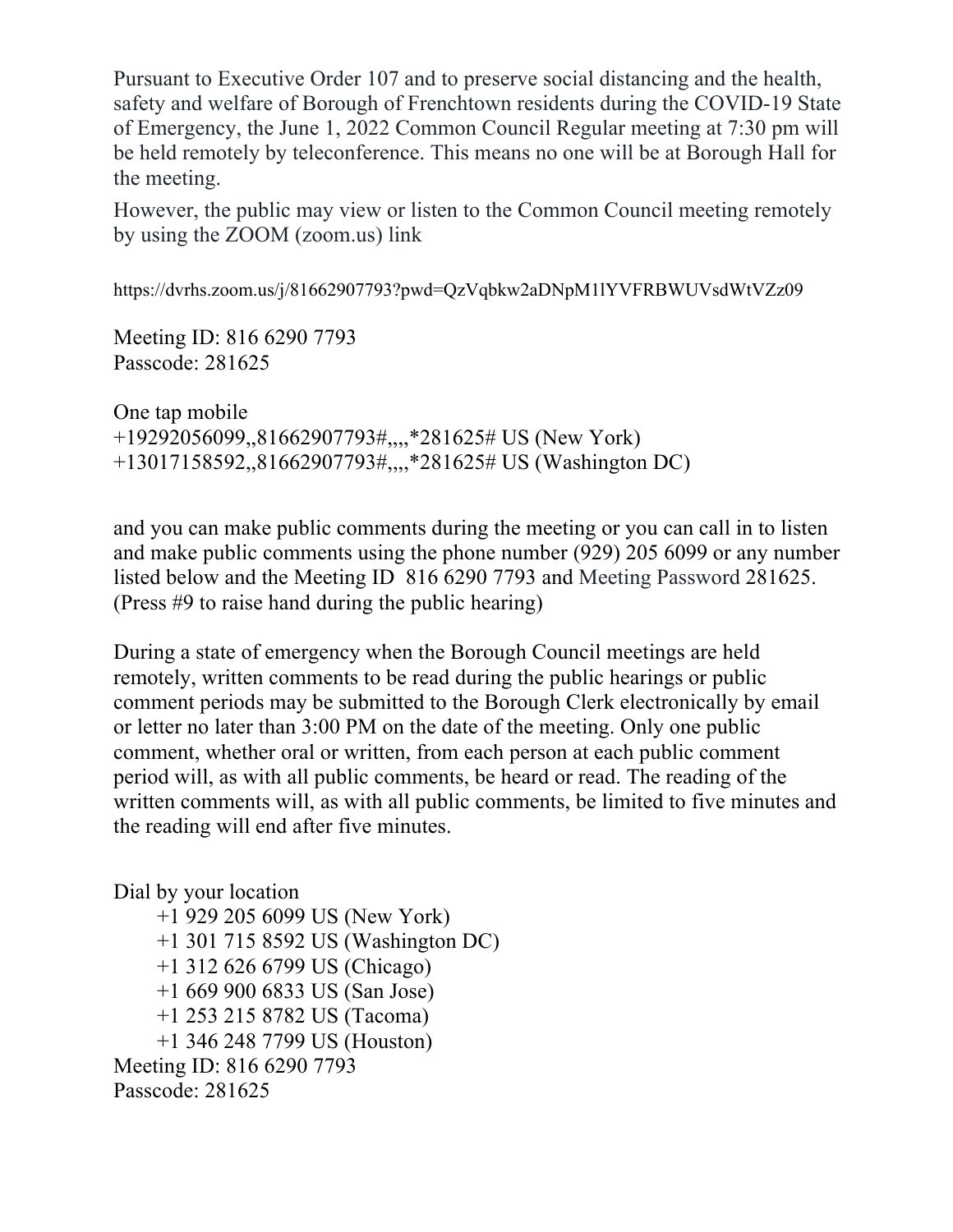#### BOROUGH OF FRENCHTOWN Mayor and Common Council Regular Meeting AGENDA

June 1, 2022 Borough Hall 7:30 p.m.

\*\*\*\*\*\*\*\*\*\*\*\*\*\*\*\*\*\*\*\*\*\*\*\*\*\*\*\*\*\*\*\*\*\*\*\*\*\*\*\*\*\*\*\*\*\*\*\*\*\*\*\*\*\*\*\*\*\*\*\*\*\*\*\*\*\*\*\*\*\*\*\*\*\*\*\*\*\*\*\*\*\*\*\*\*\*\*\*\*\*\*\*\*\*\*\*\*\*\*\*\*\*

- 1. CALL TO ORDER
	- A. Call To Order
	- B. Statement of Compliance
	- C. Flag Salute
- 2. ROLL CALL
- 3. PUBLIC HEARING
	- A. Ordinance **#884 –** AN ORDINANCE OF THE BOROUGH OF FRENCHTOWN RELEASING, EXTINGUISHING AND VACATING ANY AND ALL PUBLIC AND BOROUGH RIGHT, TITLE, AND INTEREST IN AND TO THAT PORTION OF WASHINGTON STREET SEPARATING BLOCK 45, LOT 2 AND BLOCK 47, LOT 1
	- B. Ordinance #885 AN ORDINANCE OF THE BOROUGH OF FRENCHTOWN ACCEPTING A PORTION OF WASHINGTON STREET
	- C. Ordinance #886 2022 Salary and Wage Ordinance
	- D. Ordinance #887 AN ORDINANCE TO AMENDED ORDINANCE #852 TO EXTEND PERMITS FOR TEMPORARY OUTDOOR DINING FOR FOOD ESTABLISHMENTS. CLUBS, LODGES AND/OR FRATERNAL ORGANIZATION AND OUTDOOR DISPLAYS OF MERCHANDISE DURING THE COVID-19 PANDEMIC

### 4. PUBLIC COMMENTS

- A. Cross River Fiber Fred Brody
- B. Written comments

5. CONSENT AGENDA – All matters listed on the Consent Agenda are considered to be routine by the Governing Body and will be enacted by one motion in the form listed below. There will be no separate discussion of these items. If discussion is desired, that item will be removed from the Consent Agenda and will be considered separately.

### PRESENTATION OF VOUCHERS

 As a result of the departure of the Chief Financial Officer in December 2021, the Governing Body of the Borough of Frenchtown authorize HFA and it's designees to pay bills and transfer funds associated with the 2021 fiscal year and provide a report of these payments and transfers at the subsequent meeting of the governing body.

- A. Current Account
- B. Animal Control Trust Account
- C. Planning Board Trust Account
- D. Capital Improvement Account
- E. Sewer Utility Account
- F. Sewer Capital Improvement Fund Account
- G. Trust Account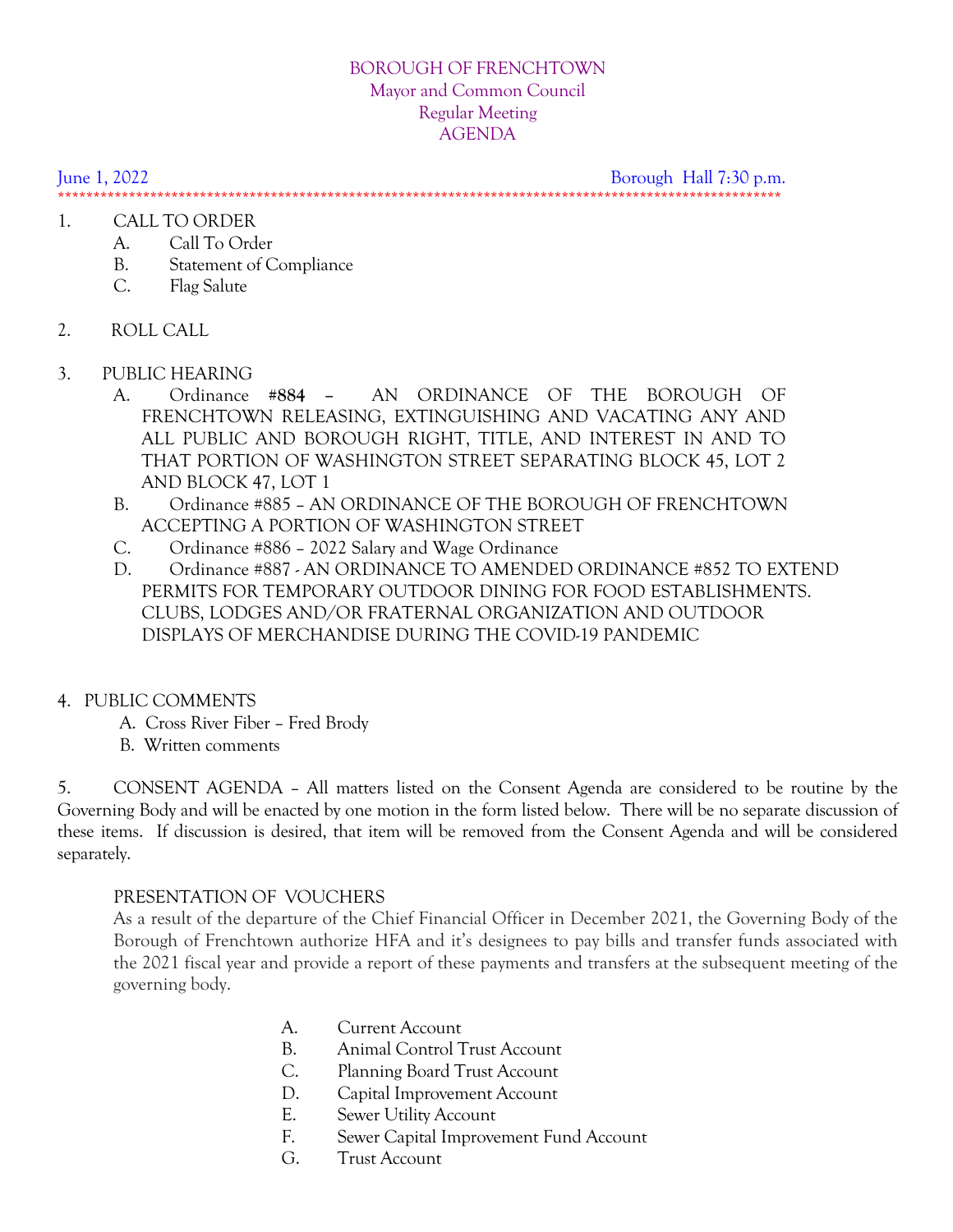H. Off Duty Police Officers Trust Account

## APPROVAL OF MINUTES

- A. Special Meeting April 26, 2022
- B. Executive Session April 26, 2022
- C. Regular Meeting May 4, 2022

## 6. ORDINANCE

A. Ordinance **#884 –** AN ORDINANCE OF THE BOROUGH OF FRENCHTOWN RELEASING, EXTINGUISHING AND VACATING ANY AND ALL PUBLIC AND BOROUGH RIGHT, TITLE, AND INTEREST IN AND TO THAT PORTION OF WASHINGTON STREET SEPARATING BLOCK 45, LOT 2 AND BLOCK 47, LOT 1 (Adoption) B. Ordinance #885 – AN ORDINANCE OF THE BOROUGH OF FRENCHTOWN ACCEPTING A PORTION OF WASHINGTON STREET (Adoption) C. Ordinance #886 – 2022 Salary and Wage Ordinance (Adoption) D. Ordinance #887 - AN ORDINANCE TO AMENDED ORDINANCE #852 TO EXTEND PERMITS FOR TEMPORARY OUTDOOR DINING FOR FOOD ESTABLISHMENTS. CLUBS, LODGES AND/OR FRATERNAL ORGANIZATION AND OUTDOOR DISPLAYS OF MERCHANDISE DURING THE COVID-19 PANDEMIC (Adoption)

- 7. RESOLUTIONS
	- A. Resolution #2022-68 A RESOLUTION OF THE BOROUGH OF FRENCHTOWN, COUNTY OF HUNTERDON, STATE OF NEW JERSEY, RATIFYING AND CONFIRMING AN ORAL MOTION TO AUTHORIZE A PURCHASE ORDER TO THE BOROUGH ENGINEER IN AN AMOUNT NOT TO EXCEED \$55,100.00 FOR ENGINEERING SERVICES RELATED TO THE ACQUISITION OF A PORTION OF THE OASIS REALTY, LLC PROPERTY AT 4 KINGWOOD AVENUE FOR A MUNICIPAL PARKING LOT
	- B. Resolution #2022-69– ABC License Renewal Palante Frenchtown, LLC
	- C. Resolution #2022-70 ABC License Renewal Lucky Liquors 888, LLC.
	- D. Resolution #2022-71 ABC License Renewal Frenchtown Wine & Liquors
	- E. Resolution #2022-72 ABC License Renewal Post #113 of the American Legion **Resolution #2022-73 –** RESOLUTION PROVIDING FOR THE COMBINATION OF CERTAIN ISSUES AND DETERMINING THE FORM AND OTHER DETAILS OF THE OFFERING OF \$2,572,000 GENERAL OBLIGATION BONDS, SERIES 2022 OF THE BOROUGH OF FRENCHTOWN, IN THE COUNTY OF HUNTERDON, STATE OF NEW JERSEY AND PROVIDING FOR THE SALE OF SUCH BONDS
- 8. NEW BUSINESS
	- A. Approval of Coin Toss for Frenchtown Lions Club on June  $4<sup>th</sup>$  from 8 am to 2pm
	- B. Approval of Coin Toss request for Frenchtown Fire Department for June 11, 18, 25, July 2, 9, 30 and August 6, 13, 20 & 27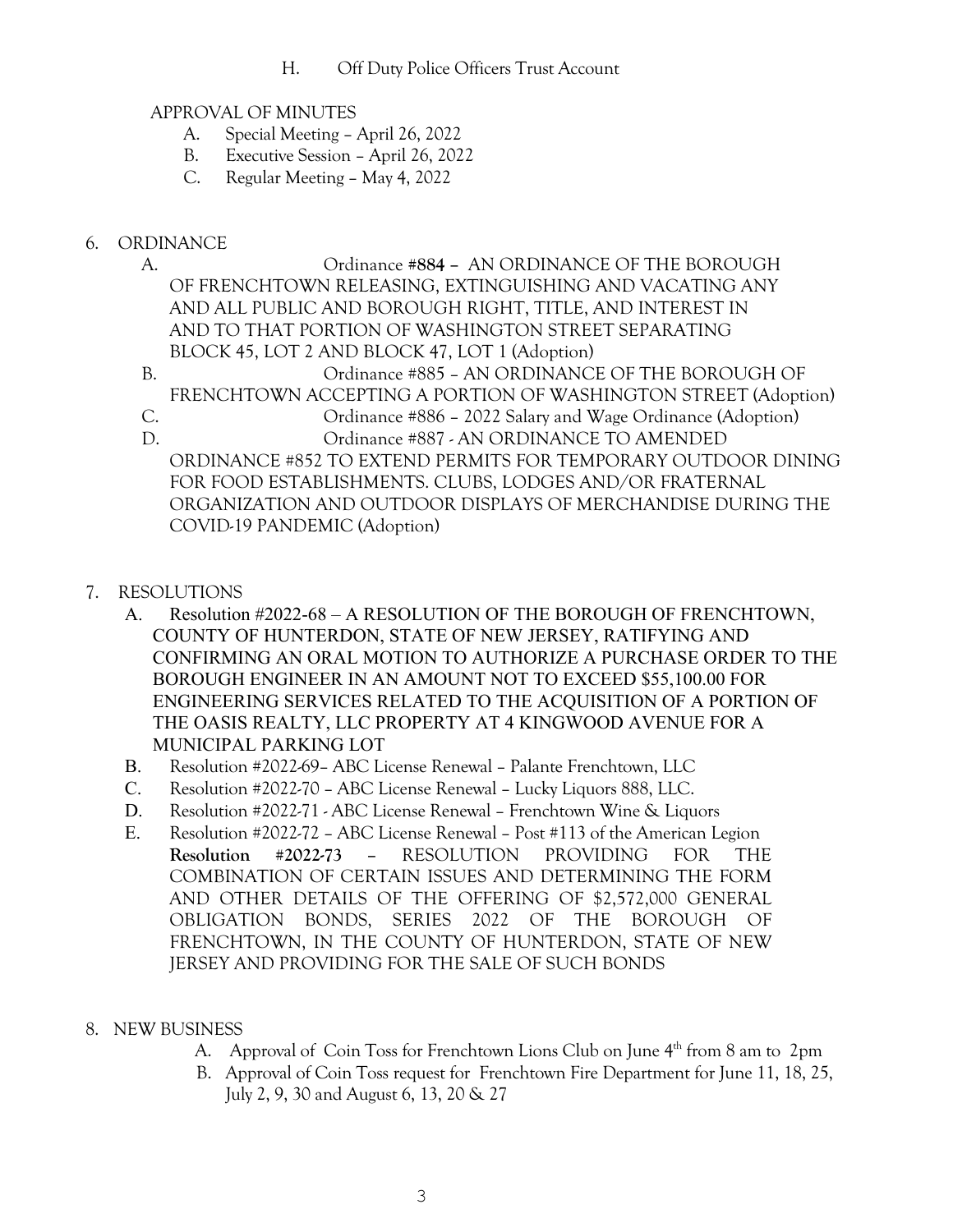- C. Approval of the Farmland Ride on June 12, 2022
- D. Approval for use of Sunbeam Lenape Park by Lenape Nation River Sojourn from August  $12^{th}$  through August  $13^{th}$
- E. Appointment by Mayor of Paul Tomko as a Class IV Member for a term expiring on 12/31/23
- 9. COUNCIL COMMENTS

# 10. CORRESPONDENCE

### 11. PUBLIC COMMENTS

#### 12. EXECUTIVE SESSION A. Land Acquisition

#### 13. ADJOURNMENT

Date: June 1, 2022

| CC: | Mayor                 | Council Members           |
|-----|-----------------------|---------------------------|
|     | <b>Courier News</b>   | Hunterdon County Democrat |
|     | <b>Express Times</b>  | Newark Star Ledger        |
|     | <b>Bulletin Board</b> | Groendyke Insurance       |